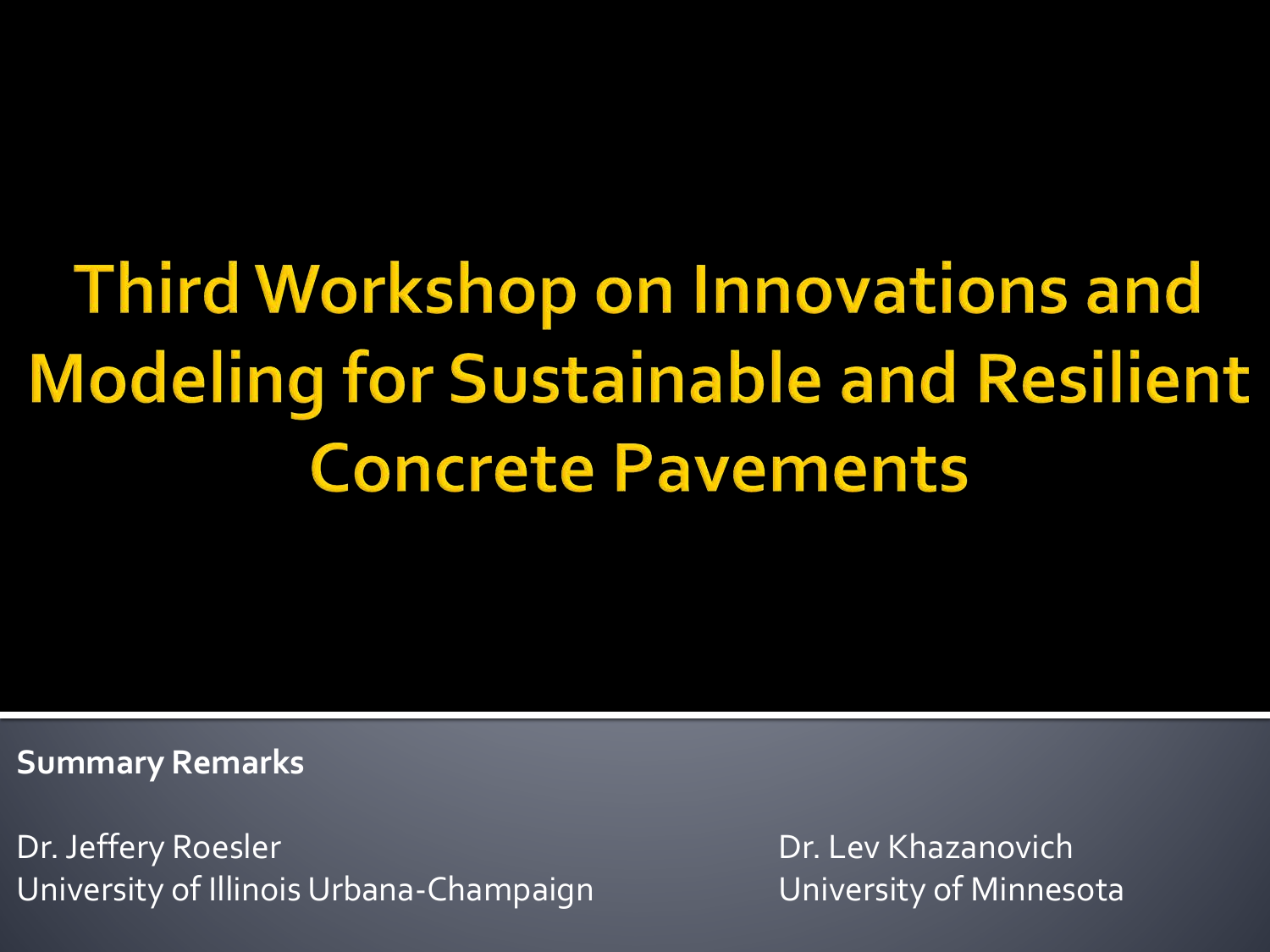#### **Workshop Objectives**

**Forum for concrete pavement discussion** 

 Current limitations Areas lacking in knowledge Future directions

**Theme: Sustainable and Resilient Concrete Pavements**

- **Innovations in Monitoring and Evaluation**
- **Material Technologies**
- **Theoretical Advancements**
- **Innovative Design Technologies**

Present findings from discussion to 10<sup>th</sup> International Concrete Pavement Conference Develop research needs statements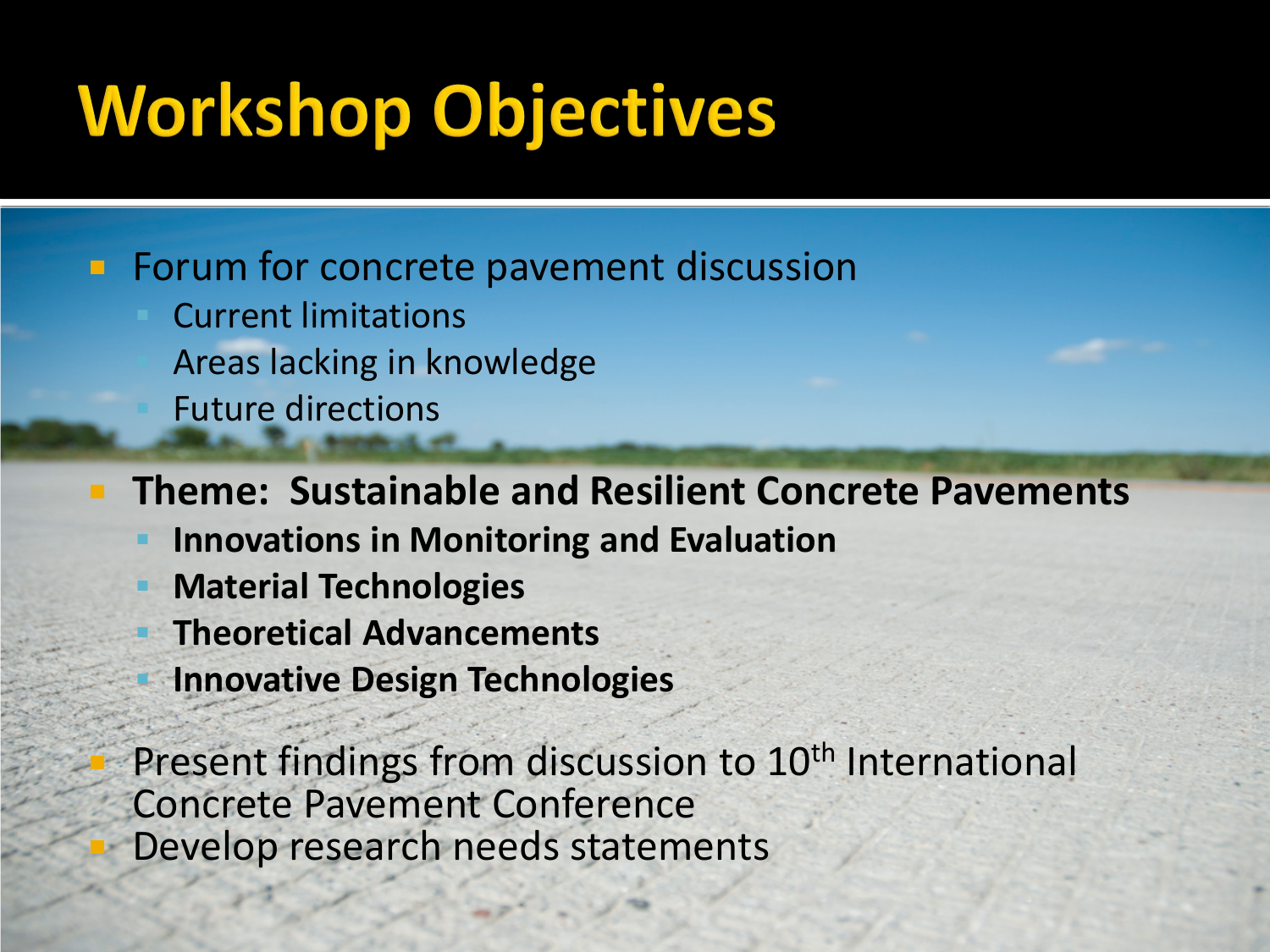

- **International Society Concrete Pavement (ISCP)** ■ ACI – Quebec and Eastern Ontario Chapter University of Illinois Urbana-Champaign University of Minnesota TRB AFD50 Committee: Rigid Pavements
	- Subcommittee AFD50 (1) Advanced Modeling







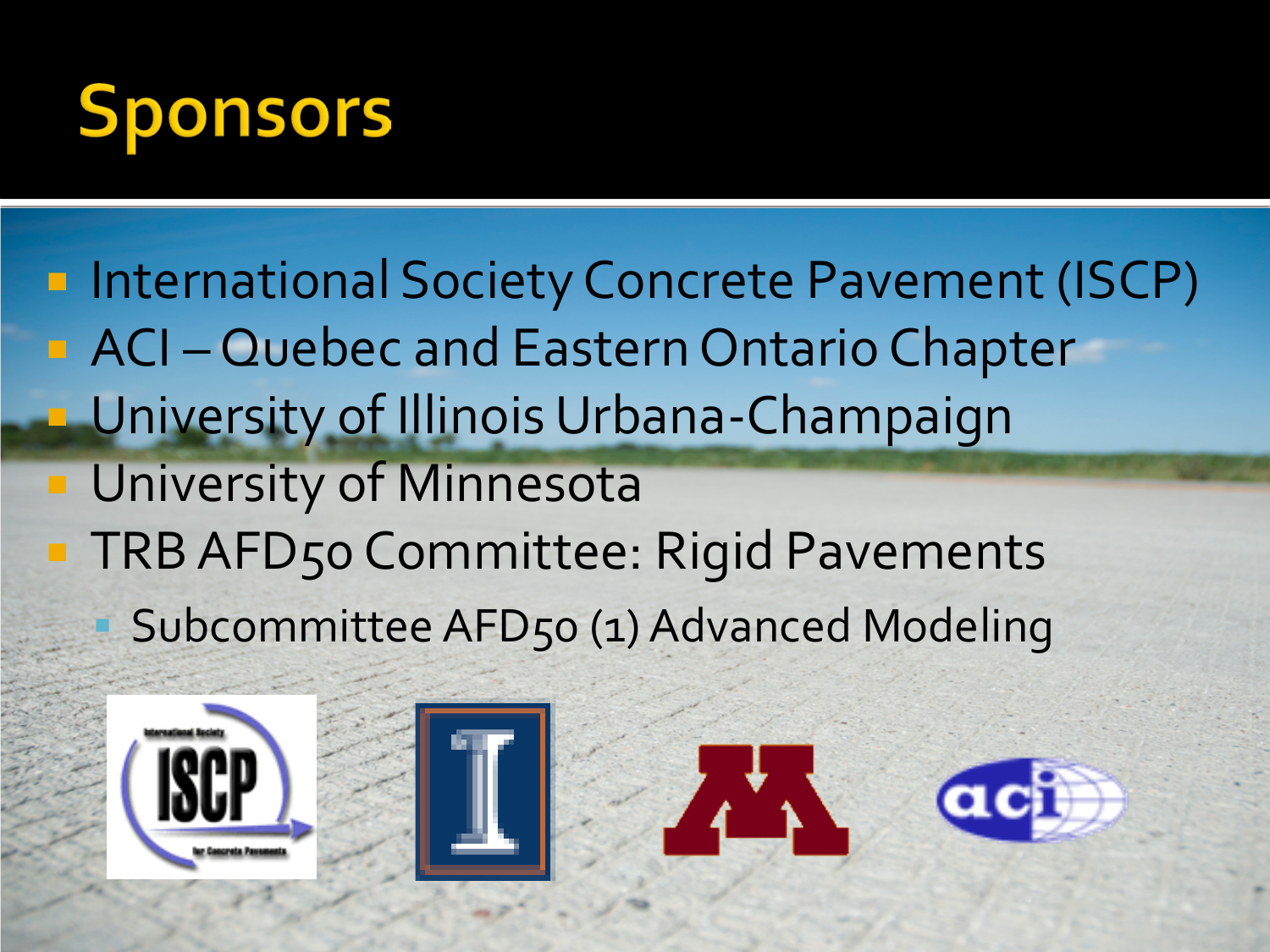#### **37 Workshop Participants** 11 countries - diverse backgrounds

**USA - 21 Canada - 4 Australia - 2 Belgium - 2 China -2 Brazil - 1 Chile - 1** Germany - 1 **Netherlands - 1 South Africa - 1** Cyprus – 1

| <b>Academia</b>             | 17 |
|-----------------------------|----|
| <b>Consultants</b>          | 8  |
| <b>Government</b>           | 6  |
| <b>Concrete Association</b> | 4  |
| <b>Contractor</b>           | 1  |
| <b>Material Supplier</b>    |    |
|                             |    |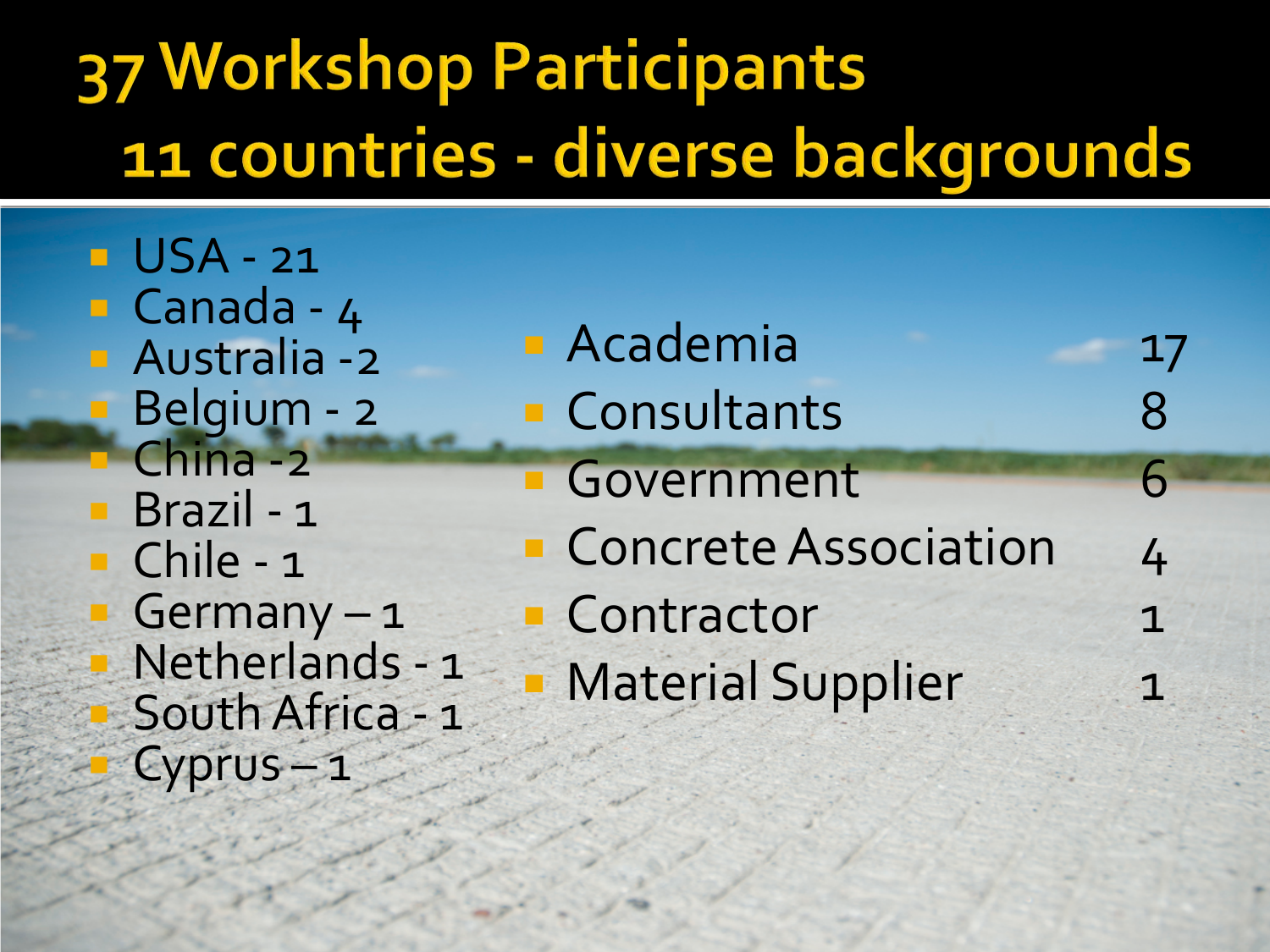### **Overall Discussion Themes**

#### **Slab-Base Interface**

- Erosion / Drainage
	- **Pumping**
	- Increased moisture curling
	- Cohesion /adhesion
- Friction characterization and modeling
	- Overlay design/performance
- Premature failures, e.g., horizontal cracking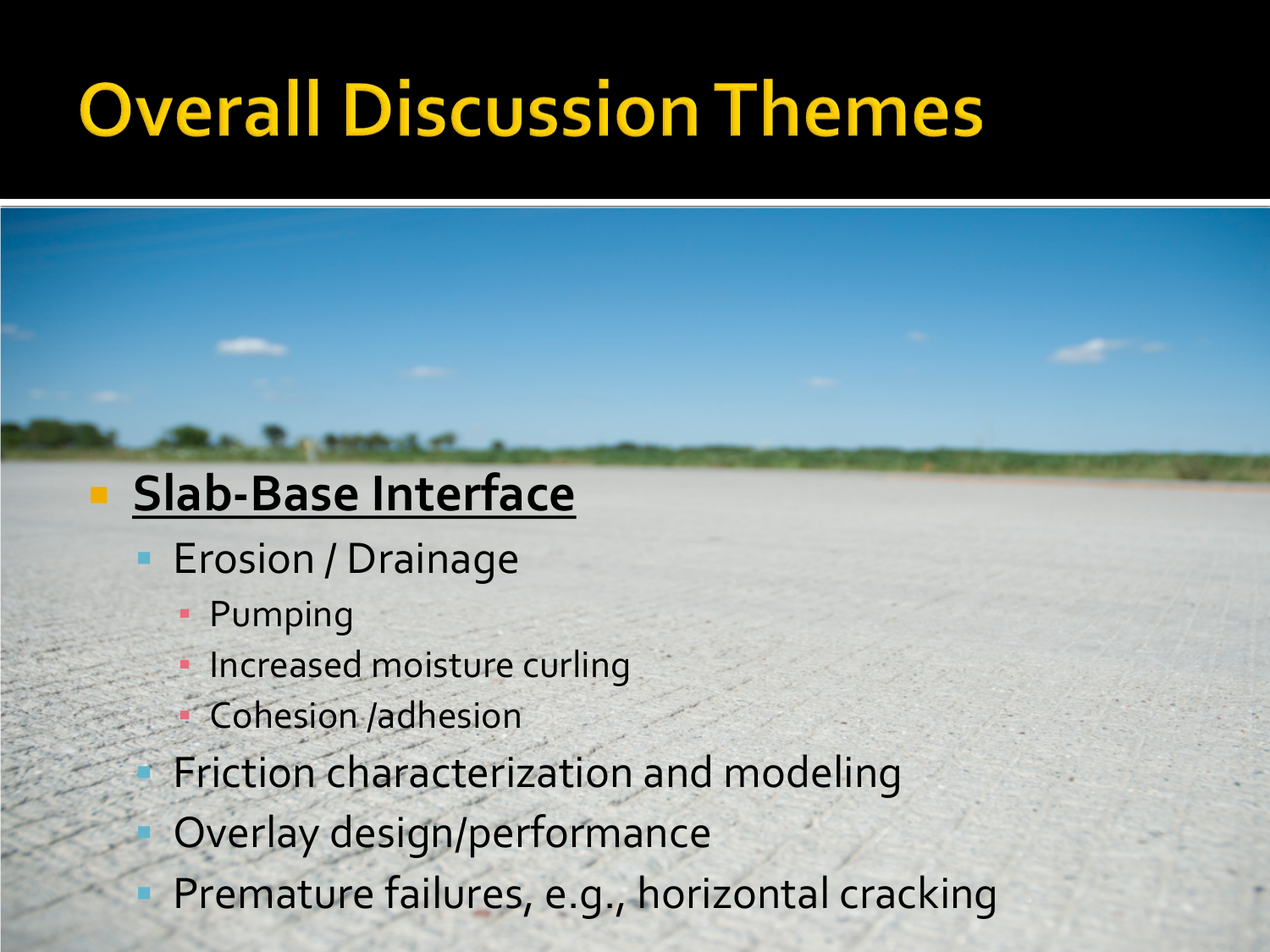### **Discussion Themes, con't**

#### **Concrete Joints**

- Design criteria/function
	- Bearing stress, differential deflection, LTE, other?
- Crack width measurement/prediction standards
	- Design criteria
- How to accommodate alternative dowel shapes/materials?
- Earlier joint/crack formation especially CRCP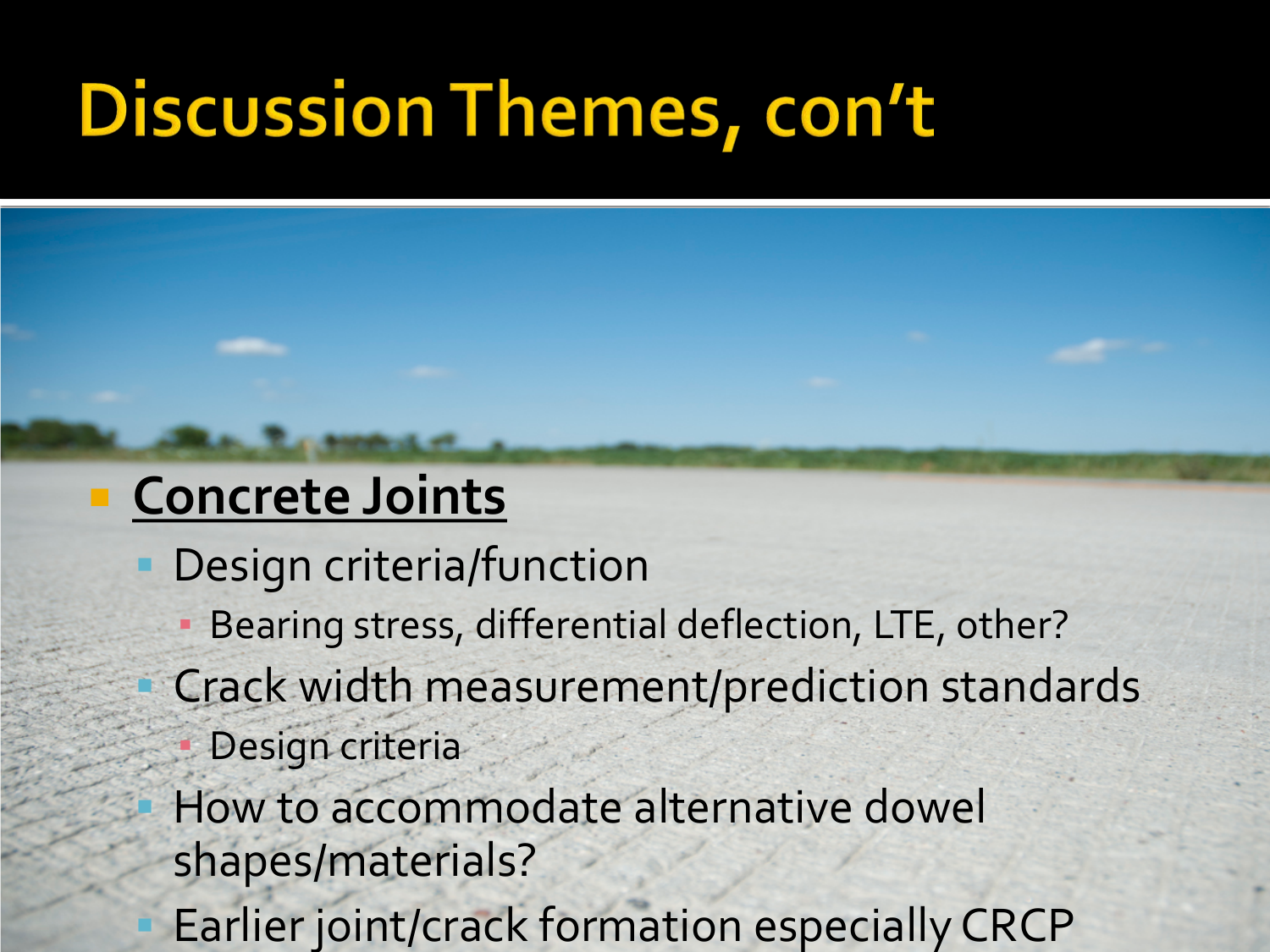# **Discussion Themes, con't (2)**

#### **Materials**

- Recycled materials
	- crushed concrete and reclaimed asphalt pavement (RAP)
- Supplementary cementitious materials (SCM)
	- Fly ash / slag / nanosilica
- Fibers
	- Macro vs. microfibers
- Surface property (noise/friction) modifications?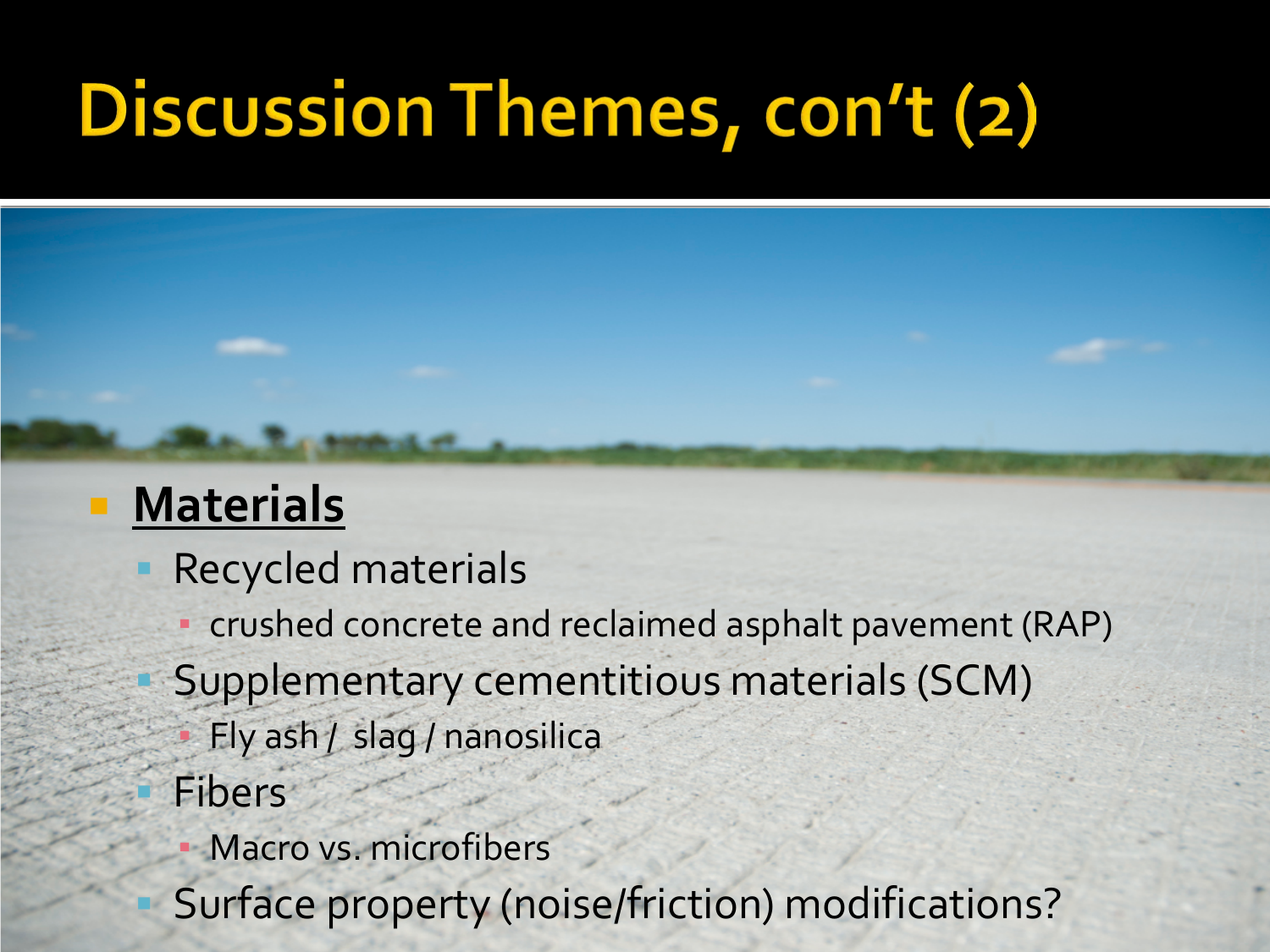# **Discussion Themes, con't (3)**

#### **Fatigue / Fracture**

- Recycled materials
- Beam vs. Slab differences
	- **Short jointed slab design**
	- Fiber reinforced concrete slabs
- Flexural capacity vs. S-N fatigue
- Beam strength results / relevance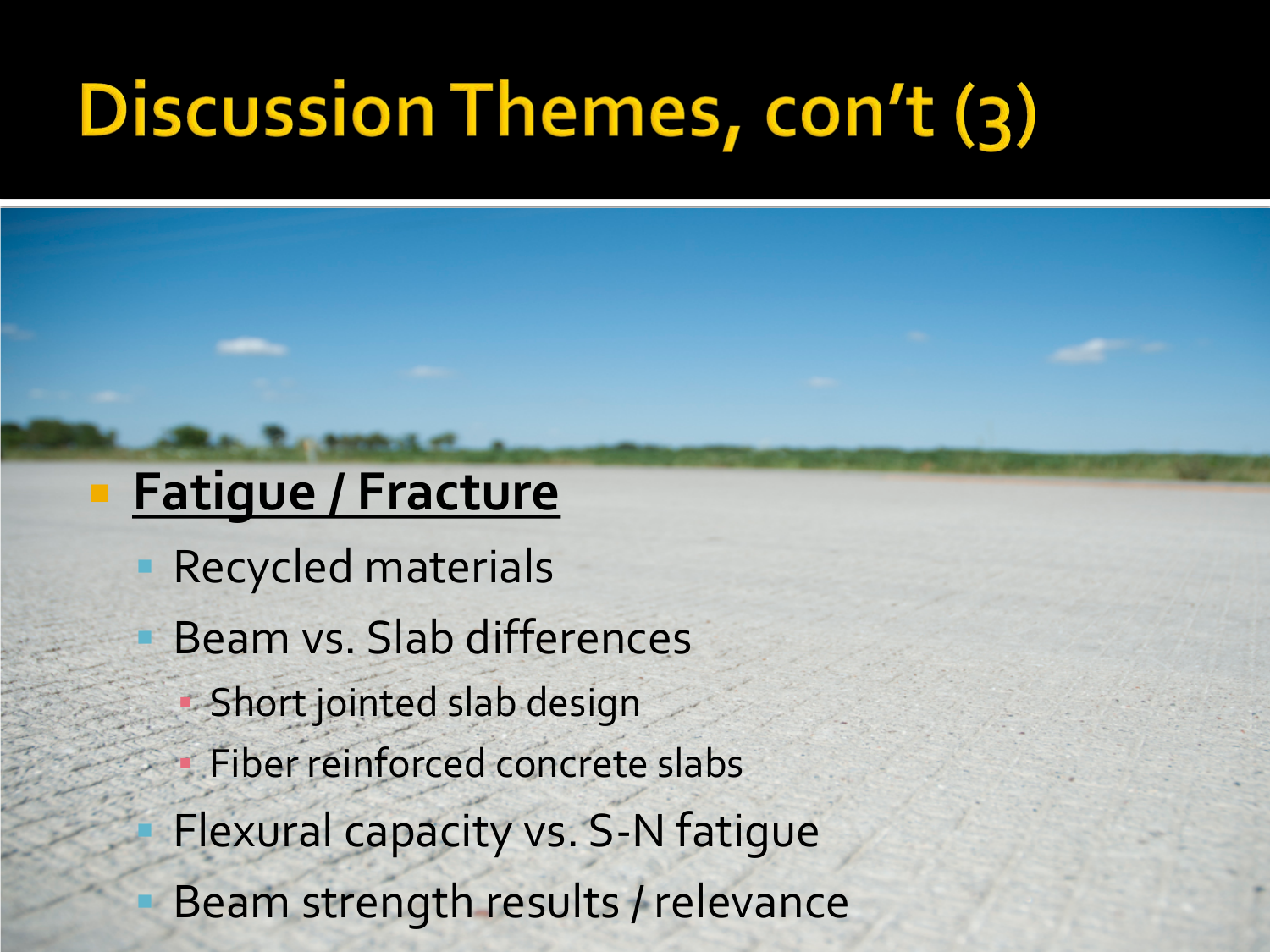# Discussion Themes, con't (4)

#### **Monitoring / Evaluation**

- Ultrasonic measurements
	- Strength/Modulus
	- **Bonding**
- Curling
- Interface friction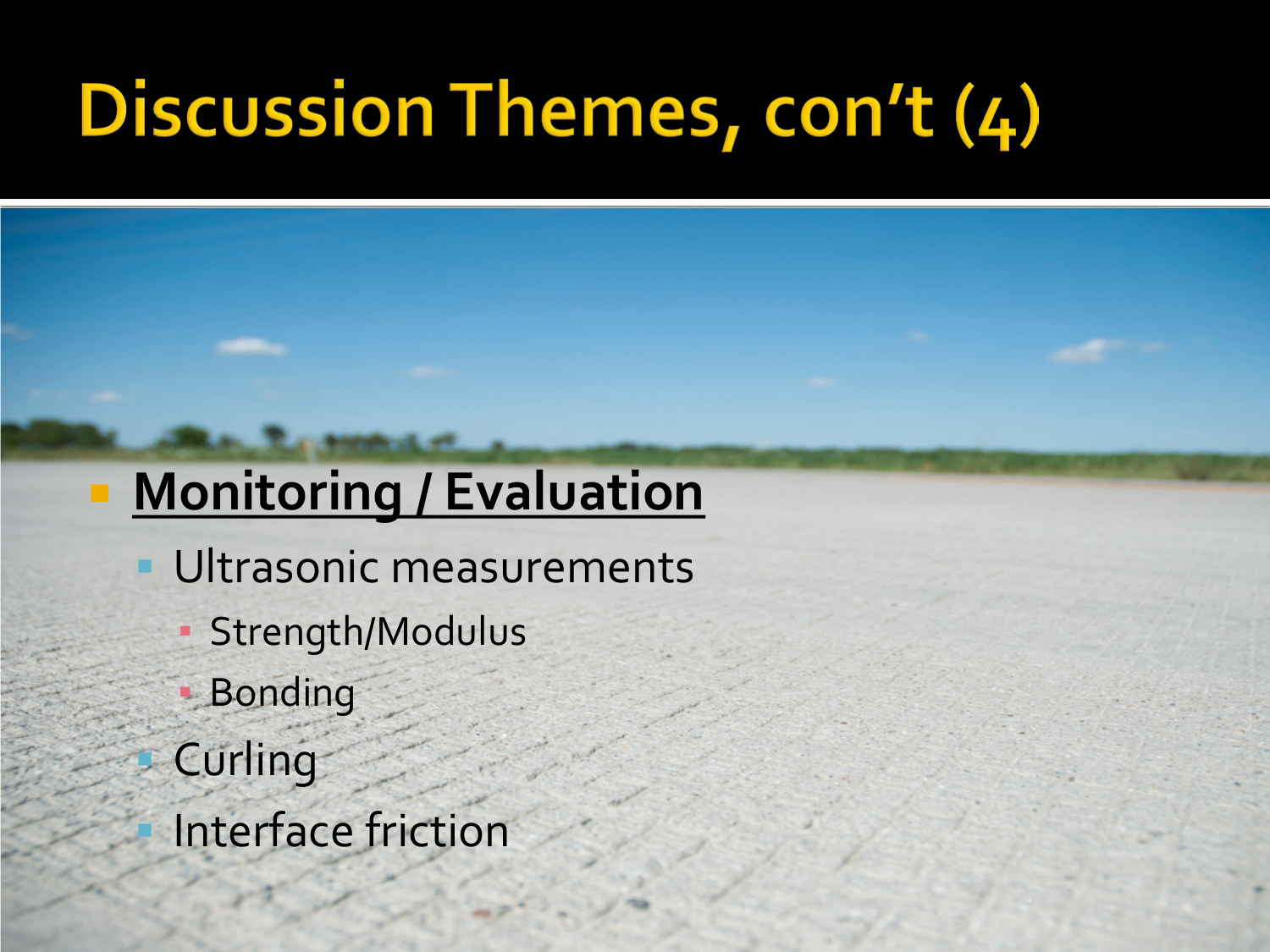# **Discussion Themes, con't (5)**

#### **Properties of Base Materials**

- **Stiffness**
- Interface properties
- **Erodibility**
- Application, traffic, joint types, slab geometry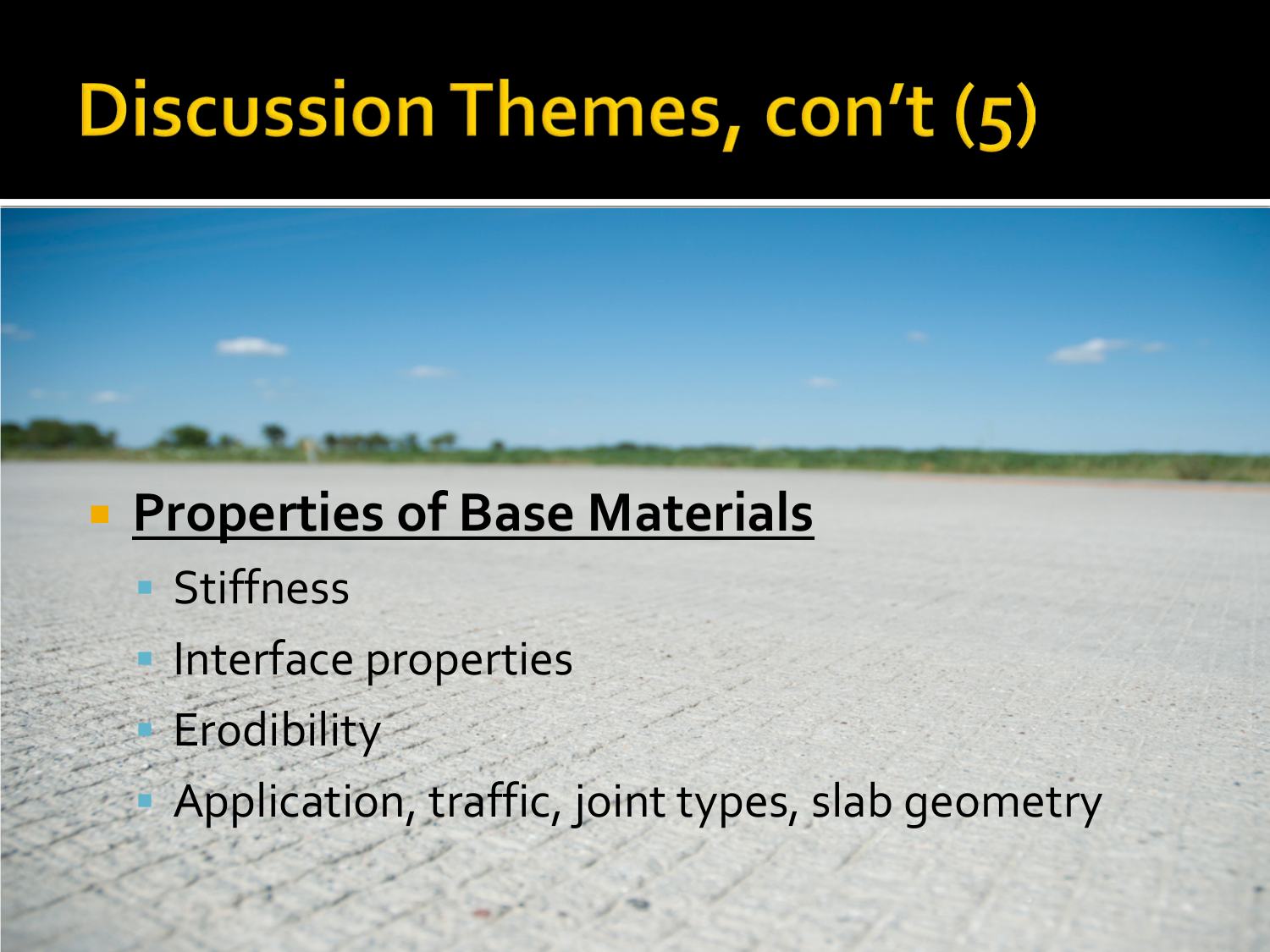### **Discussion Themes, con't (6)**

#### **Concrete Failures**

- Fatigue prediction of beams/slabs
- Flexural beam measurements
- Horizontal cracking in CRCP